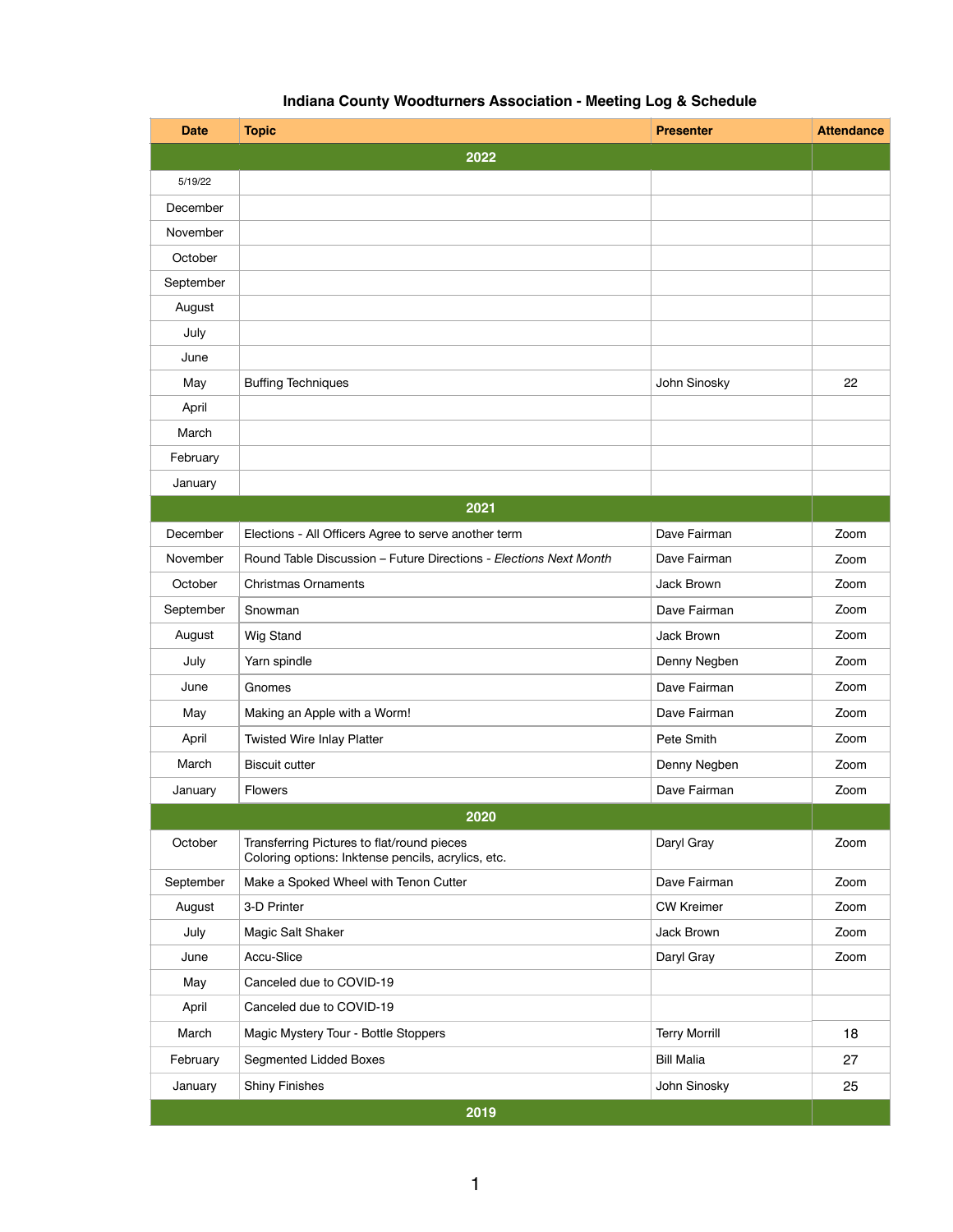| <b>Date</b> | <b>Topic</b>                                       | <b>Presenter</b>                             | <b>Attendance</b> |
|-------------|----------------------------------------------------|----------------------------------------------|-------------------|
| December    | <b>Turned Wooden Pendants</b>                      | Dave Fairman                                 | 20                |
| November    | "Let's Turn Bowls"                                 | John Sinosky                                 | 24                |
| October     | WoodMizer                                          | Chris Weiland, BA<br>Harrington, Todd Steffy | 23                |
| September   | Hollow Inlay Ornament with Router Jig              | Jack Brown                                   | 25                |
| May         | Turning an Epoxy Wood Composite                    | <b>Bill Malia</b>                            | 15                |
| April       | Load-carrying Band-saw Tool Kit                    | Tyler Stanton - IUP MFA<br>Student           | 8                 |
| March       | Hands On: Adventures in Turning and Sharpening     | <b>Various Senior Members</b>                | 18                |
| February    | Decorative Mason Jar Lid                           | <b>Terry Morrill</b>                         |                   |
| January     | <b>Mystery Meeting</b>                             | <b>Madam President</b>                       | 20                |
|             | 2018                                               |                                              |                   |
| December    | Twig Pot                                           | John Sinosky                                 | 14                |
| November    | <b>Three Corner Bowl</b>                           | <b>Terry Morrill</b>                         | 16                |
| October     | Picture Pens with Imbedded Photographs             | Daryl Gray                                   | 15                |
| September   | Layout and Carving on Your Turnings                | Dave Betler<br>David Dudney                  |                   |
| May         | Beyond Round and Brown                             | Carol Hall                                   |                   |
| April       | Wendy Maruyama - Artist and Furniture Maker        | Wendy Maruyama                               |                   |
| March       | Pennsylvania Governor's Award for the Arts.        | <b>BA Harrington</b>                         |                   |
| February    | <b>Eccenric Trees</b>                              | <b>Greg Dick</b>                             |                   |
| January     | Lidded Box                                         | John Sinosky                                 |                   |
|             | 2017                                               |                                              |                   |
| December    | <b>Texturing and Enhancing</b>                     | <b>Terry Morrill</b>                         |                   |
| November    | Top Making Workshop (Medical Mission Support)      | Jack Brown                                   |                   |
| October     | Coffee Scoops - or - Watch Your Fingers            | <b>Greg Dick</b>                             |                   |
| September   | A Visit to an Artist Studio                        | <b>Chris Weiland</b>                         |                   |
| May         | Achieving that Glasslike Finish and Angels         | John Sinosky                                 |                   |
| April       | Bowl with Undercut Rim                             | Daryl Gray                                   |                   |
| March       | <b>Bowl Coring Machine</b>                         | Pete Smith                                   |                   |
| February    | Jam Chucks and Other Holding Techniques            | Jack Brown                                   |                   |
| January     | A New Approach to Turning Icicles & Related Topics | John Sinosky                                 |                   |
|             | 2016                                               |                                              |                   |
| December    | Meeting Canceled - Inclement Weather               |                                              |                   |
| November    | Turning a Platter                                  | <b>Terry Morrill</b>                         |                   |
| October     | <b>Turning Green Wood</b>                          | <b>Tyler Gaston</b><br><b>IUP Student</b>    |                   |
| September   | <b>Turning Natural Horn</b>                        | Eric Armstrong                               |                   |
| May         | <b>Turned Music Boxes</b>                          | Eric Armstrong                               |                   |
| April       | Turning a Seedpod                                  | <b>Terry Morrill</b>                         |                   |
| March       | Techniques for Dyed Wood                           | John Sinosky                                 |                   |
| February    | Turned Box with Threaded Lid                       | Jack Brown                                   |                   |
| January     | Meeting Cancelled - Inclement Weather              |                                              |                   |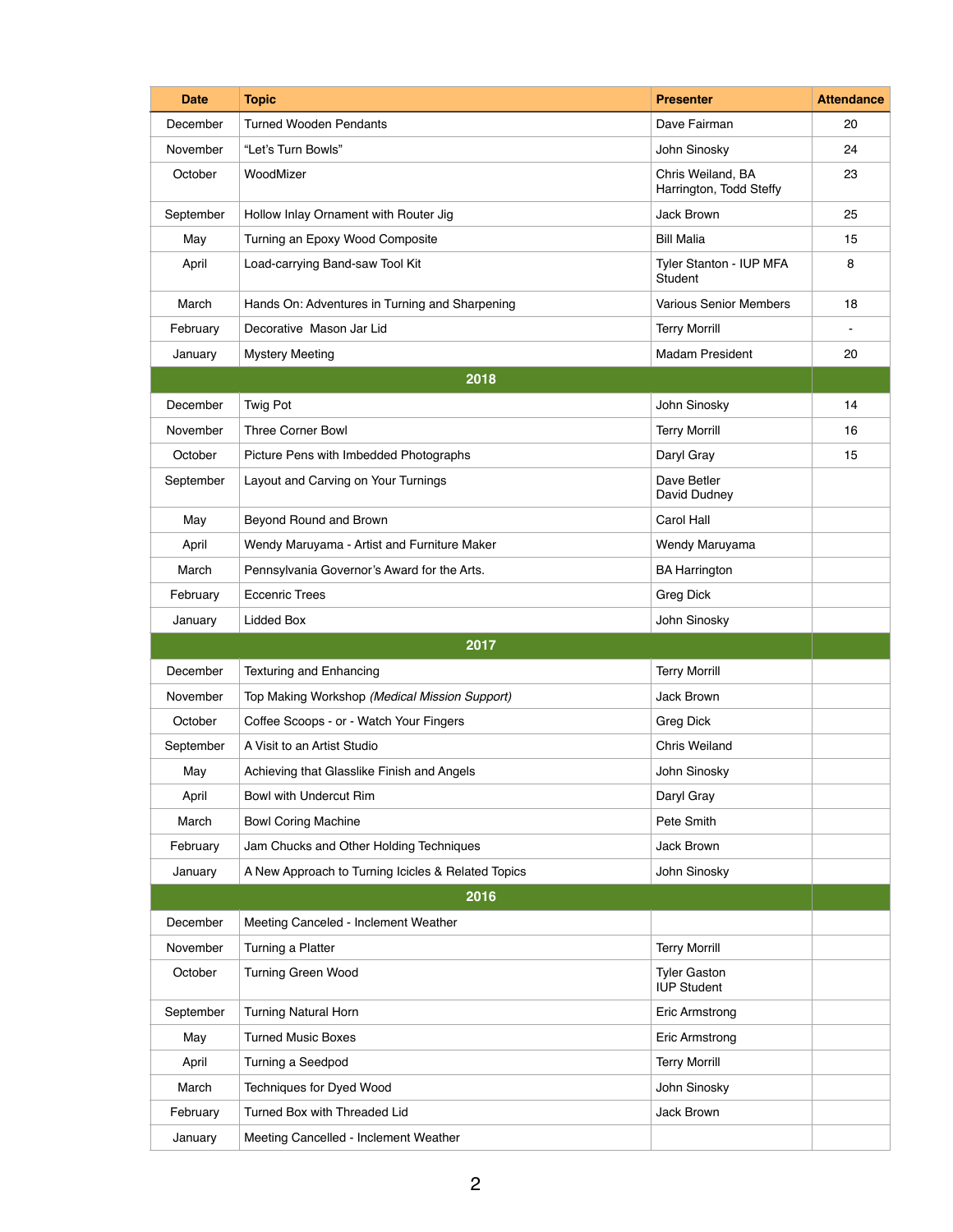| <b>Date</b> | <b>Topic</b>                                                                  | <b>Presenter</b>                                             | <b>Attendance</b> |
|-------------|-------------------------------------------------------------------------------|--------------------------------------------------------------|-------------------|
|             | 2015                                                                          |                                                              |                   |
|             |                                                                               |                                                              |                   |
| December    | Steam Bending and Assorted Artistic Works                                     | Jordan Gehman<br>Artist in Residence                         |                   |
| November    | Staved Construction - a variation on segmented construction                   | <b>CW Kreimer</b>                                            |                   |
| October     | Vessel with Feature Ring                                                      | George Walker                                                |                   |
| September   | Split Turnings: The Techniques of Mark Sfirri                                 | <b>Alex Salyers</b><br><b>IUP</b> student                    |                   |
| May         | Scrambled Eggs - Bob and George teach Daryl how to<br>Turn and Embellish Eggs | <b>Bob Wilson</b><br>George Walker<br>Daryl Gray             |                   |
| April       | Student Projects Presentation: Advanced Woodturning                           | Steve Loar and his<br>students                               |                   |
| March       | Lidded Boxes for Beads of Courage                                             | Daryl Gray                                                   |                   |
| February    | Trembleur                                                                     | Jack Brown                                                   |                   |
| January     | <b>Tool Use Clinic</b>                                                        | <b>Blake McCully,</b><br>Jack Brown,<br><b>Terry Morrill</b> |                   |
|             | 2014                                                                          |                                                              |                   |
| December    | Student Projects Presentation: Introduction to Woodturning                    | Beth Ireland and her<br>students.                            |                   |
| November    | <b>Cigar Box Guitars</b>                                                      | Beth Ireland,<br>Artist-in-Residence                         |                   |
| October     | AAW Symposium: Call for volunteers                                            | David Dudney                                                 |                   |
| September   | <b>Segmented Turnings</b>                                                     | Dennis Edwards                                               |                   |
| May         | Duck Calls                                                                    | <b>Bob Tewart</b>                                            |                   |
| April       | Student Projects Presentation: Introduction to Woodturning                    | Steve Loar and his<br>students                               |                   |
| March       | Photographing Your Work                                                       | Heather Tabacchi                                             |                   |
| February    | <b>CNC Lathe</b>                                                              | <b>Charlie Fisher</b>                                        |                   |
| January     | Composite and Nonstandard Media in Art                                        | Christine Lee,<br>Artist-in-Residence                        |                   |
|             | 2013                                                                          |                                                              |                   |
| December    | Sharpening Workshop                                                           | Craig Smith                                                  |                   |
| November    | Natural Edge Bowls                                                            | <b>Terry Morrill</b>                                         |                   |
| October     | <b>Christmas Ornaments</b>                                                    | Jack Brown                                                   |                   |
| September   | Inside-Out Turning                                                            | Linda VanGehuchten                                           |                   |
| May         | Wood Mizer, Chain Saws 101, lathe trick @ Kiski Prep - Saltzburg, PA          | Andy Scott                                                   |                   |
| April       | Magic Salt Shaker                                                             | Jack Brown                                                   |                   |
| March       | Round Table Discussion - Craft Shows, Etc. - The Basics and Beyond            | Bob & Karen Tewart, et.al.                                   |                   |
| February    | Early New England Hadley Chests                                               | <b>BA Harrington</b>                                         |                   |
| January     | <b>Toothpick Dispenser</b>                                                    | <b>Terry Morrill</b>                                         |                   |
|             | 2012                                                                          |                                                              |                   |
| December    | <b>Turning Paper</b>                                                          | George Walker                                                |                   |
| November    | <b>Christmas Ornaments</b>                                                    | Jack Brown                                                   |                   |